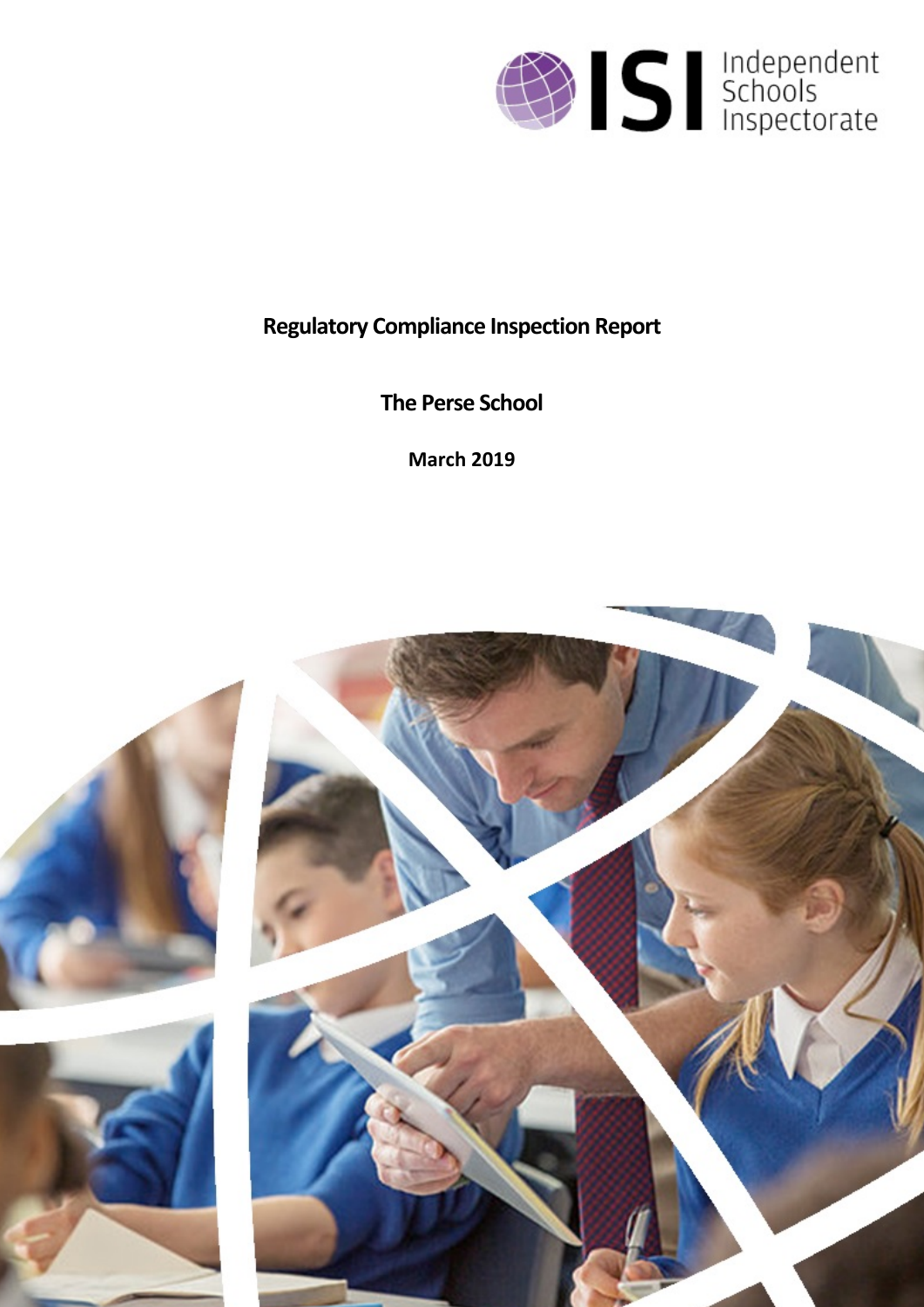# <span id="page-1-0"></span>**Contents**

| <b>Contents</b> |                                                                      |                         |
|-----------------|----------------------------------------------------------------------|-------------------------|
|                 | <b>School's Details</b>                                              | 3                       |
| 1.              | <b>Background Information</b>                                        | 4                       |
|                 | <b>About the school</b>                                              | 4                       |
|                 | What the school seeks to do                                          | 4                       |
|                 | About the pupils                                                     | 4                       |
| 2.              | <b>Regulatory Compliance Inspection</b>                              | 5                       |
|                 | <b>Preface</b>                                                       | 5                       |
|                 | <b>Key findings</b>                                                  | 6                       |
|                 | PART 1 - Quality of education provided                               | 6                       |
|                 | PART 2 - Spiritual, moral, social and cultural development of pupils | 6                       |
|                 | PART 3 – Welfare, health and safety of pupils                        | 6                       |
|                 | PART 4 - Suitability of staff, supply staff, and proprietors         | 6                       |
|                 | PART 5 - Premises of and accommodation at schools                    | 7                       |
|                 | <b>PART 6 - Provision of information</b>                             | $\overline{\mathbf{z}}$ |
|                 | PART 7 - Manner in which complaints are handled                      | 7                       |
|                 | PART 8 - Quality of leadership in and management of schools          | 7                       |
| 3.              | <b>Inspection Evidence</b>                                           | 8                       |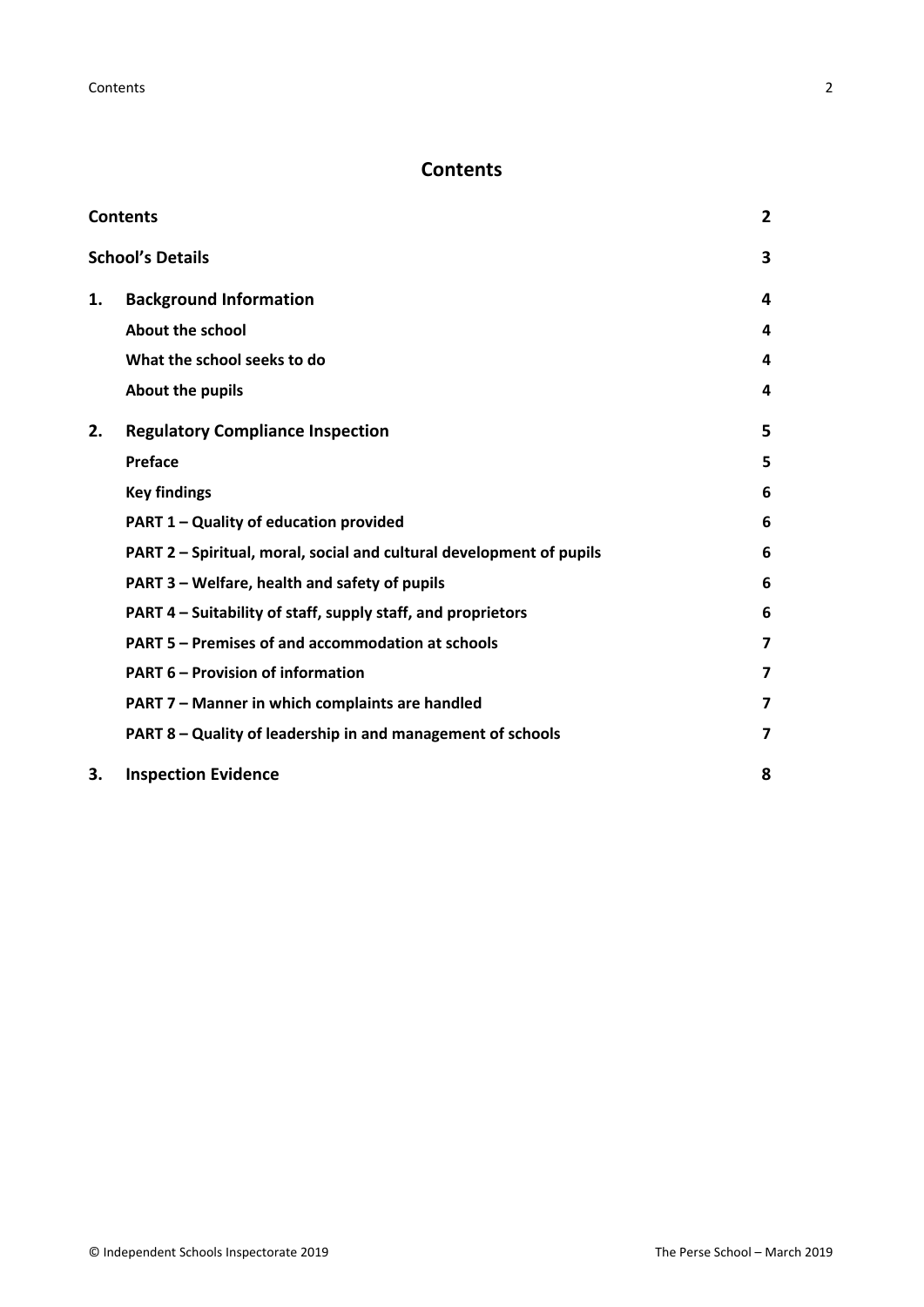| <b>School</b>                    | The Perse School                                                                |     |                   |     |
|----------------------------------|---------------------------------------------------------------------------------|-----|-------------------|-----|
| <b>DfE</b> number                | 873/6010                                                                        |     |                   |     |
| <b>Registered charity number</b> | 1120654                                                                         |     |                   |     |
| <b>Address</b>                   | The Perse School<br><b>Hills Road</b><br>Cambridge<br>Cambridgeshire<br>CB2 8QF |     |                   |     |
| <b>Telephone number</b>          | 01223 403800                                                                    |     |                   |     |
| <b>Email address</b>             | office@perse.co.uk                                                              |     |                   |     |
| Headmaster                       | Mr Edward Elliott                                                               |     |                   |     |
| <b>Chair of governors</b>        | Sir David Wright                                                                |     |                   |     |
| Age range                        | 3 to 18                                                                         |     |                   |     |
| Number of pupils on roll         | 1628                                                                            |     |                   |     |
|                                  | <b>Boys</b>                                                                     | 975 | <b>Girls</b>      | 653 |
|                                  | <b>EYFS</b>                                                                     | 74  | Pre-prep          | 84  |
|                                  | Prep                                                                            | 284 |                   |     |
|                                  | <b>Seniors</b>                                                                  | 826 | <b>Sixth Form</b> | 360 |
| <b>Inspection dates</b>          | 6 to 7 March 2019                                                               |     |                   |     |

# <span id="page-2-0"></span>**School's Details**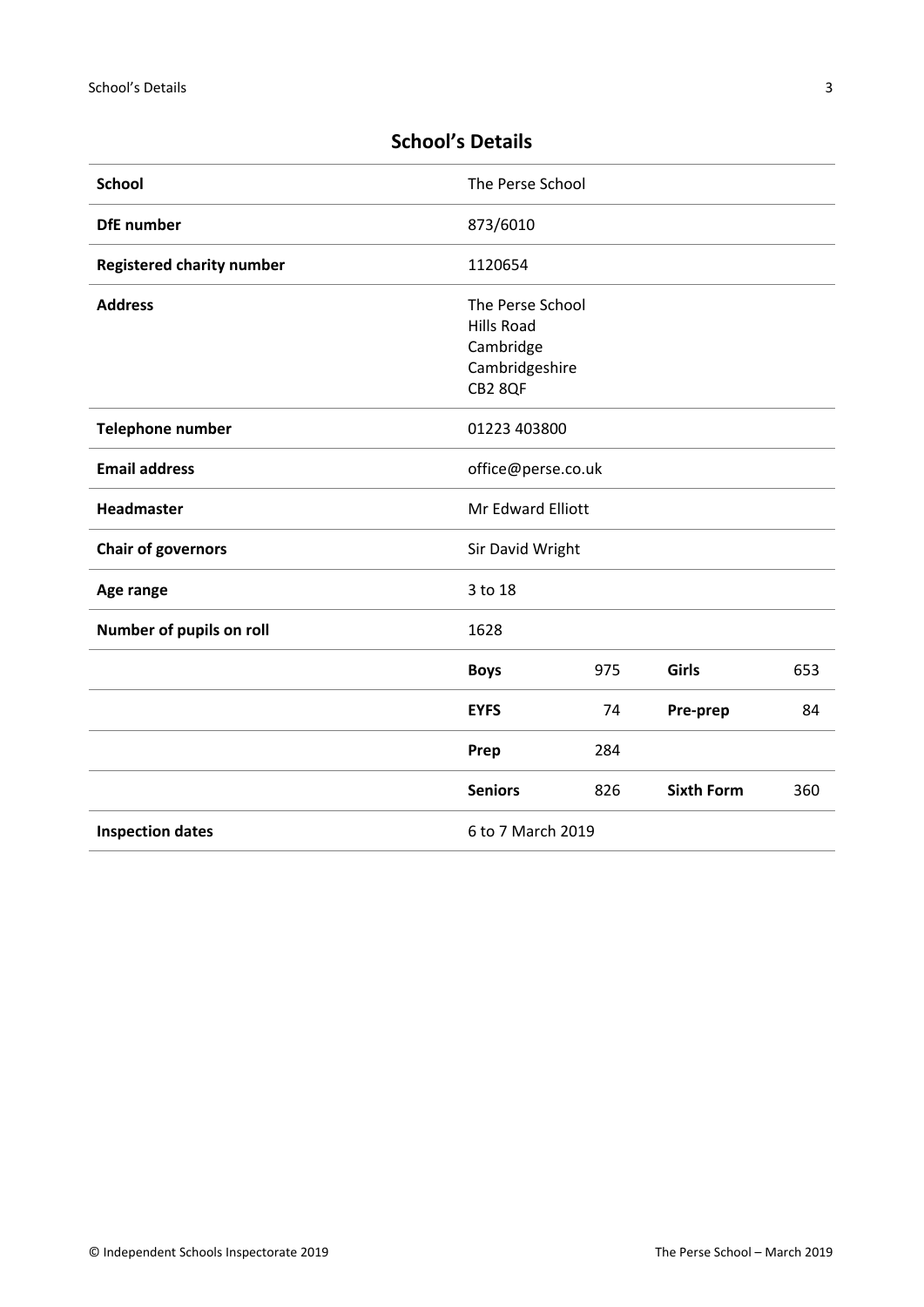# <span id="page-3-0"></span>**1. Background Information**

#### <span id="page-3-1"></span>**About the school**

- 1.1 The Perse School is a co-educational day school for pupils aged three to eighteen years. It is housed across three sites in the city of Cambridge. It was founded in 1615 and became fully co-educational in 2012. The Nursery and Reception classes, which constitute the Early Years Foundation Stage, are located together with the pre-preparatory school in their own campus. The preparatory school, upper school and sixth form have their own separate sites. The school is a charitable company limited by guarantee and overseen by a single governing body.
- 1.2 Since the previous inspection, new classrooms and a science block have been completed at the preparatory school; there is a new playground and sports area for EYFS and pre-prep; and the upper school has a new classics wing and a performing arts centre.

#### <span id="page-3-2"></span>**What the school seeks to do**

1.3 The school aims to encourage all pupils to fulfil their academic potential, to promote intellectual curiosity, independence of mind and creativity, and to stimulate a love of learning. It seeks to offer a rounded education, rich in extracurricular opportunities, which develop life skills, character and perspective. It encourages pupils to appreciate the spiritual dimension to life and to develop a social and moral framework.

#### <span id="page-3-3"></span>**About the pupils**

- 1.4 Pupils come from a range of business and professional backgrounds, mostly from white British families. Just under half of the pupils come from the city of Cambridge itself, with the remainder coming from surrounding towns and villages. Nationally standardised data indicates that the ability profile of the preparatory and upper schools is well above average while that of the sixth form is above average.
- 1.5 The school has identified 323 pupils as having special educational needs and/or disabilities (SEND), including dyslexia and dyspraxia, of which it provides 105 with specialist support. One pupil has a statement of special educational needs. English is an additional language (EAL) for six pupils, all of whom receive support from the school.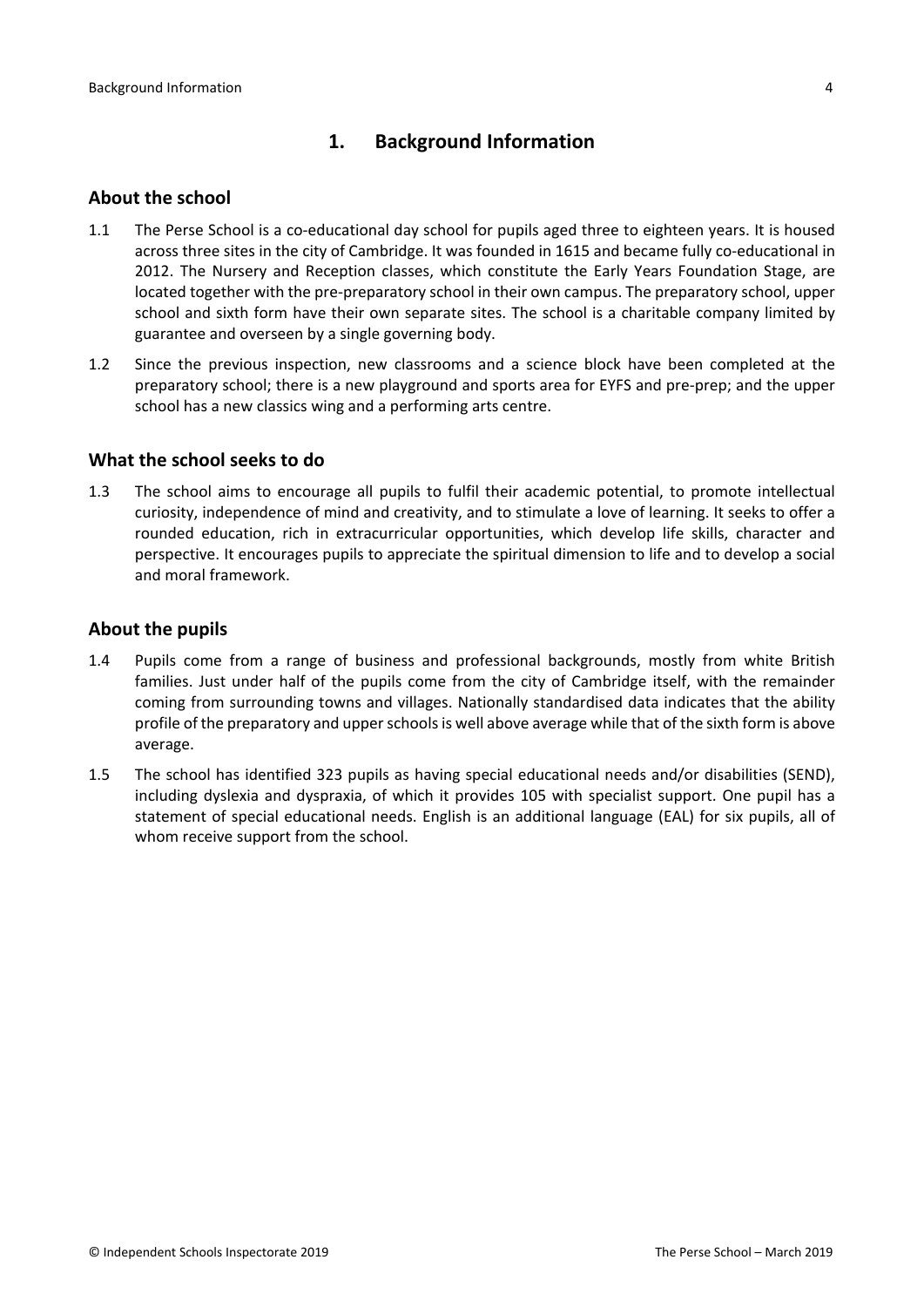# <span id="page-4-0"></span>**2. Regulatory Compliance Inspection**

### <span id="page-4-1"></span>**Preface**

The registration authority for independent schools is the Department for Education (DfE), which directs inspection according to a specified frequency or at any time where the DfE has particular concerns about a school. The Independent Schools Inspectorate (ISI) is the body approved by the Secretary of State for the purpose of inspecting schools which are, or whose heads are, in membership of the associations which form the Independent Schools Council (ISC) and reporting on the extent to which they meet the Independent School Standards ('the standards') in the Schedule to the Education (Independent School Standards) Regulations 2014. Accordingly, inspection records whether the school meets each of these standards, which are arranged in eight Parts, each of which is divided into separate paragraphs. The inspection of schools that have early years settings not requiring registration similarly records whether the school complies with key provisions of the Early Years Foundation Stage statutory framework, and for registered settings the full range of the Early Years Foundation Stage provisions is considered. Additionally, the inspection reports on the school's accessibility plan under Schedule 10 of the Equality Act 2010 and the ban on corporal punishment under section 548 of the Education Act 1996. It comments on the progress made by the school in meeting the compliance action points set out in the school's most recent statutory inspection.

All association independent schools will have an inspection within three yearsfrom April 2016, in accordance with the Framework and DfE requirements. The inspection may be of COMPLIANCE ONLY or a combined inspection of EDUCATIONAL QUALITY AND COMPLIANCE depending on a number of factors, including findings from their most recent inspection. Schools judged not to meet the standards may also be subject to a progress monitoring visit before their next routine inspection. The progress monitoring visit will judge whether the school has taken the necessary action to meet any un-met standards identified at their previous inspection.

The inspection was also carried out under the arrangements of the ISC Associations for the maintenance and improvement of the quality of their membership.

**This is a COMPLIANCE ONLY inspection and as such reports only on the school's compliance with the standards.** The standards represent minimum requirements and judgements are given either as **met** or as **not met**. All schools are required to meet all the standards applicable to them. Where the minimum requirements are not met, this is clearly indicated in the relevant section of the report and the school is required to take the actions specified.

Inspections do not include matters that are outside of the regulatory framework described above, such as: an exhaustive health and safety audit; compliance with data protection requirements; an in-depth examination of the structural condition of the school, its services or other physical features; contractual arrangements with parents; an investigation of the financial viability of the school or its accounting procedures.

Inspectors may be aware of individual safeguarding concerns, allegations and complaints as part of the inspection process. Such matters will not usually be referred to specifically in published reports in this document but will have been considered by the team in reaching its judgements.

Links to the full regulations and requirements can be found here: The Education [\(Independent](http://www.legislation.gov.uk/uksi/2014/3283/contents/made) School Standards) [Regulations](http://www.legislation.gov.uk/uksi/2014/3283/contents/made) 2014, Early Years Foundation Stage Statutory [Framework.](https://www.gov.uk/government/publications/early-years-foundation-stage-framework--2)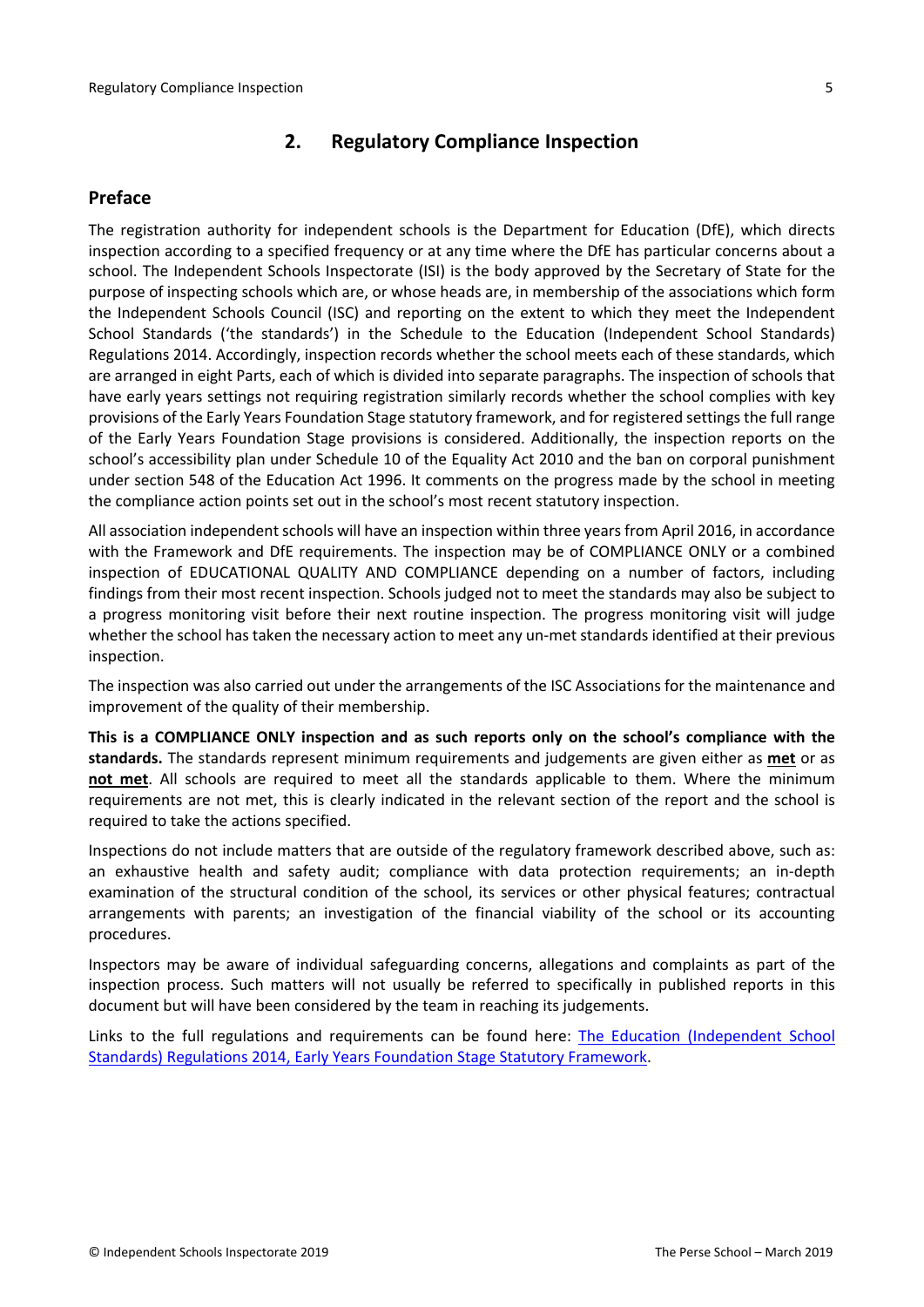## <span id="page-5-0"></span>**Key findings**

2.1 The school meets the standards in the schedule to the Education (Independent School Standards) Regulations 2014, and relevant requirements of the statutory framework for the Early Years Foundation Stage, and associated requirements, and no further action is required as a result of this inspection.

# <span id="page-5-1"></span>**PART 1 – Quality of education provided**

- 2.2 The preparatory school uses its own framework to determine attainment, instead of the national framework.
- 2.3 At GCSE in the years 2015 to 2017, performance has been well above the national average for maintained schools, and above the national average for maintained selective schools. Results in IGCSE have been higher than worldwide norms.
- 2.4 In the sixth form, A-level results in the years 2015 to 2017 have been well above the national average for sixth formers in maintained schools, and well above the national average for maintained selective schools.
- 2.5 The curriculum is documented, supported by appropriate plans and schemes of work for the pupils and covers the required breadth of material. The teaching enables pupils to make good progress, encompasses effective behaviour management and is supported by suitable resources. A suitable framework for the assessment of pupils' performance is in place.
- **2.6 The standards relating to the quality of education [paragraphs 1–4] are met.**

#### <span id="page-5-2"></span>**PART 2 – Spiritual, moral, social and cultural development of pupils**

- 2.7 Principles and values are actively promoted which facilitate the personal development of pupils as responsible, tolerant, law-abiding citizens.
- **2.8 The standard relating to spiritual, moral, social and cultural development [paragraph 5] is met.**

#### <span id="page-5-3"></span>**PART 3 – Welfare, health and safety of pupils**

- 2.9 Arrangements are made to safeguard and promote the welfare of pupils by meansthat pay due regard to current statutory guidance; good behaviour is promoted; bullying is prevented so far as reasonably practicable; health and safety requirements are met, including those relating to fire safety; provision is made for first aid. Pupils are properly supervised; admission and attendance registers are maintained, as required, and there is a strategic approach to risk assessment. A disability access plan is in place.
- **2.10 The standardsrelating to welfare, health and safety [paragraphs 6–16], the requirement of Schedule 10 of the Equality Act 2010, and the ban on corporal punishment undersection 548 of the Education Act 1996 are met.**

#### <span id="page-5-4"></span>**PART 4 – Suitability of staff, supply staff, and proprietors**

- 2.11 The school makes appropriate checks to ensure the suitability of staff, supply staff, and proprietors and a register is kept as required.
- **2.12 The standards relating to the suitability of those in contact with pupils at the school [paragraphs 17–21] are met.**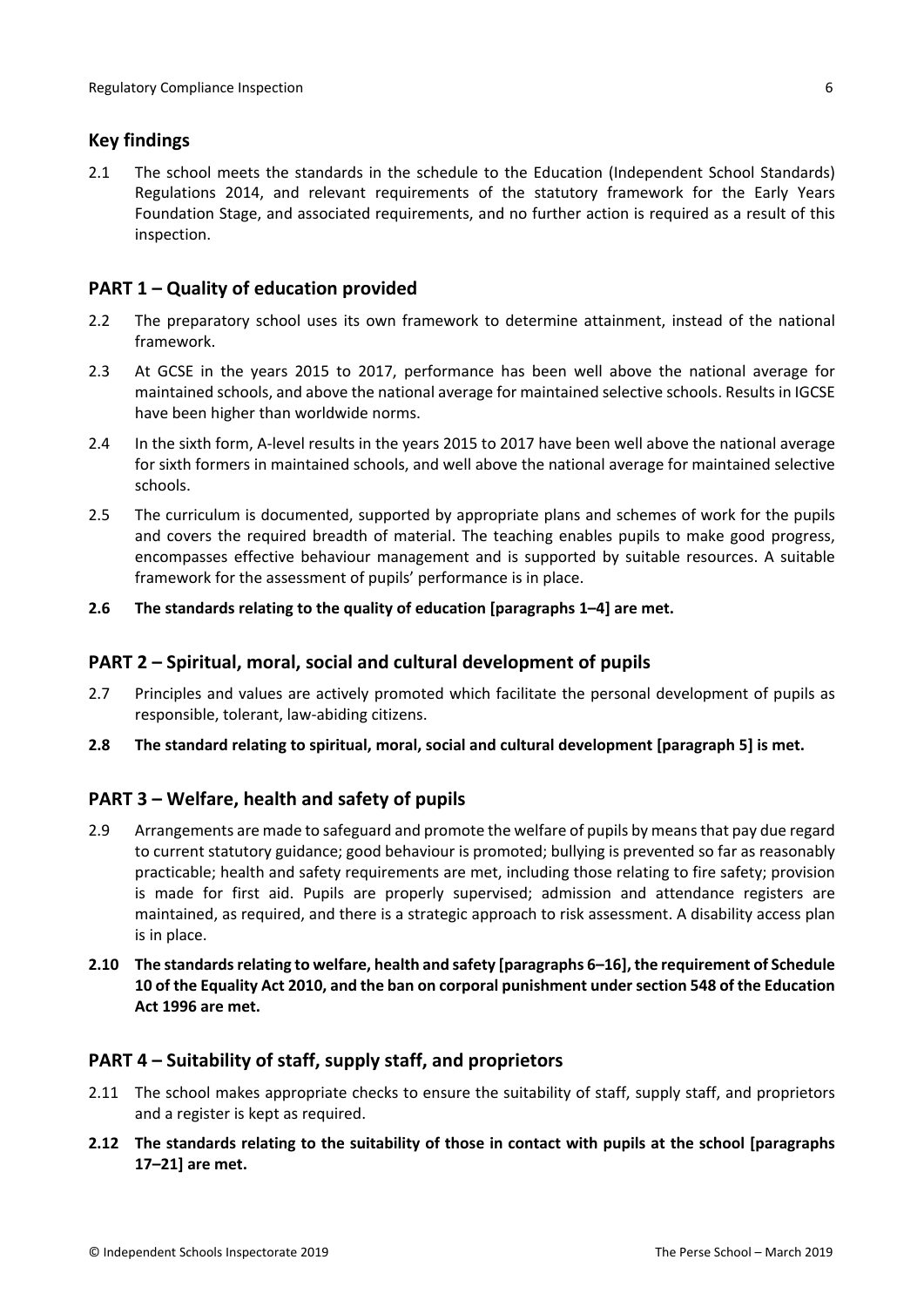## <span id="page-6-0"></span>**PART 5 – Premises of and accommodation at schools**

2.13 Suitable toilet and changing facilities, and showering facilities where required by the standard, and appropriate accommodation for pupils' medical and therapy needs are provided. The premises are maintained to a standard commensurate with health and safety; acoustics and lighting are appropriate; water provision is adequate. Suitable outdoor space is provided for physical education and outdoor play.

#### **2.14 The standards relating to the premises and accommodation [paragraphs 22–31] are met.**

#### <span id="page-6-1"></span>**PART 6 – Provision of information**

2.15 A range of information is variously published, provided or made available to parents, inspectors and the Department for Education. These include details about the proprietor, the ethos of the school and the curriculum, and of the school's arrangements for admission, behaviour and exclusions, bullying, health and safety, first aid, details of the complaints procedure, and the number of complaints registered under the formal procedure during the preceding school year, and the provision for any with education, health and care plans or English as an additional language. They also include particulars of the school's academic performance during the preceding school year, inspection reports and (for parents only) a report at least annually of their own child's progress. The safeguarding policy is posted on the school's website.

#### **2.16 The standard relating to the provision of information [paragraph 32] is met.**

#### <span id="page-6-2"></span>**PART 7 – Manner in which complaints are handled**

- 2.17 Parental complaints, if any, are handled effectively through a three-stage process, (informal, formal and a hearing before a panel of three, one of whom is independent of the school). Each stage has clear time scales, and at the third stage the panel can make findings and recommendations which are communicated to the complainant. Records are kept appropriately, including of any action taken, whether or not a complaint is successful.
- **2.18 The standard relating to the handling of complaints [paragraph 33] is met.**

#### <span id="page-6-3"></span>**PART 8 – Quality of leadership in and management of schools**

2.19 The proprietor ensures that the leadership and management demonstrate good skills and knowledge, and fulfil their responsibilities effectively, so that the other standards are consistently met and they actively promote the well-being of the pupils.

#### **2.20 The standard relating to leadership and management of the school [paragraph 34] is met.**